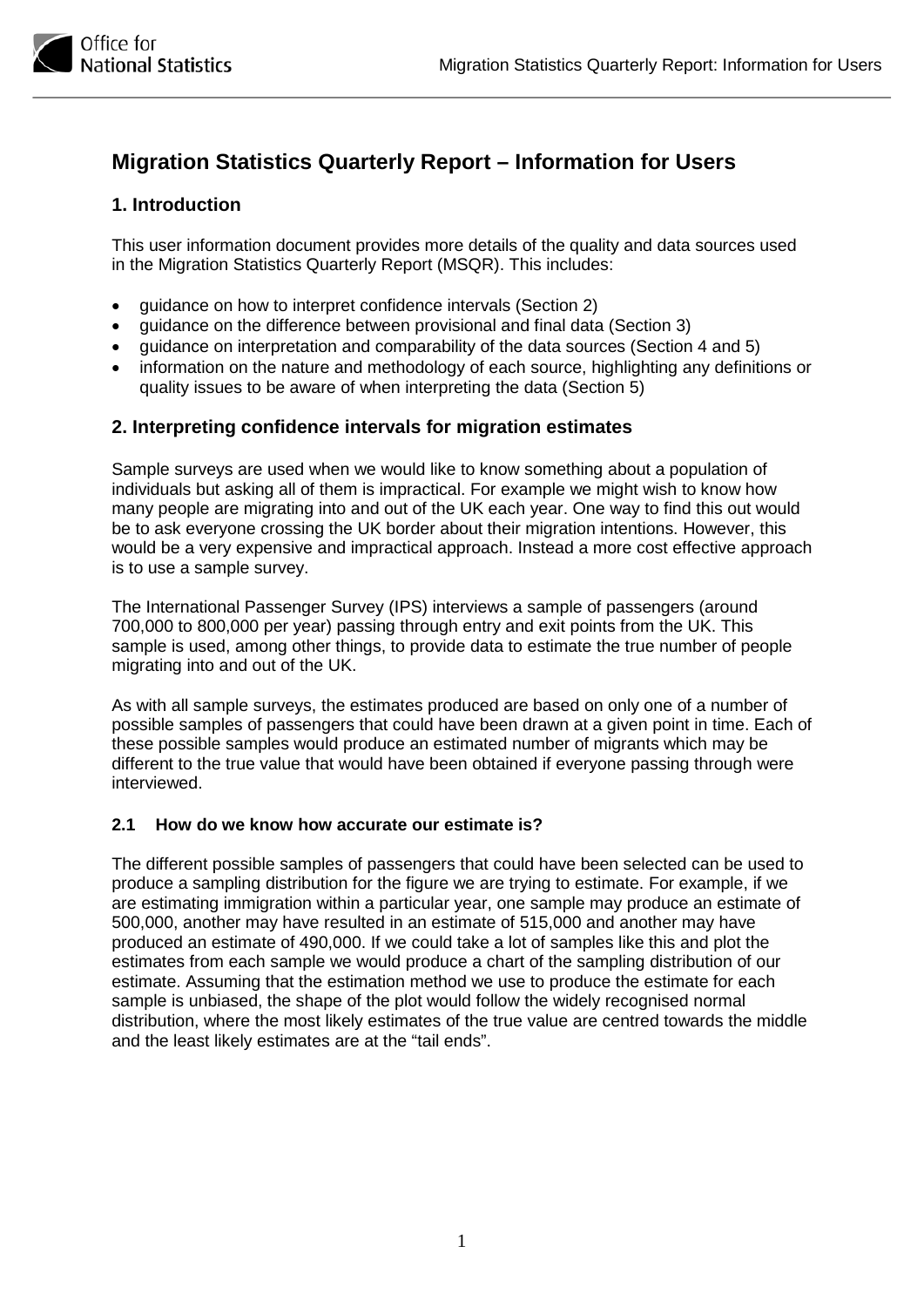



In practice, in order to estimate the true value for a specific population of, say, the number of immigrants, we take one sample and produce a single estimate. We assume that the sampling distribution of our estimate would approximately follow a normal distribution, centred on the true value, and we can use a statistical formula to calculate the standard error (SE) around the estimate. This is a measure of the accuracy of the estimate.

As illustrated on the diagram above, 95% of the estimates would lie within 1.96 multiplied by the true standard deviation of the sampling distribution. This also works the other way round, so we can say that for 95% of random samples taken, our estimate will be no more than 1.96 multiplied by the standard error of that estimate away from the true value that we are trying to estimate. Using this knowledge, we can calculate a confidence interval around our estimate.

Confidence intervals are indicators of the extent to which the estimate may differ from the true value. The larger the confidence interval, the less precise is the estimate. The central value within the confidence interval is the best estimate of the true value. The confidence interval around the estimate captures the uncertainty of the estimate, and gives an interval within which we can say that there is a high probability that the true value lies.

At the 95% confidence level, over many repeats of the sample under the same conditions, we would expect the confidence interval to contain the true value 95 times out of 100. Equivalently, we can say that there would be a 1 in 20 chance that the true value would lie outside of the range of the 95% confidence interval.

## **2.2 Interpreting change**

Changes in the estimates from the IPS from one period to the next may occur simply by chance. In other words, the change may be due to which individuals were selected to answer the survey, and may not represent any real-world change in migration.

Statistical tests can be used to determine whether any increases or decreases that we see in the estimates from the IPS are due to chance, or whether they are likely to represent a real change in migration patterns. These tests examine the difference between two estimates and calculate a confidence interval of the difference. If this interval contains zero then the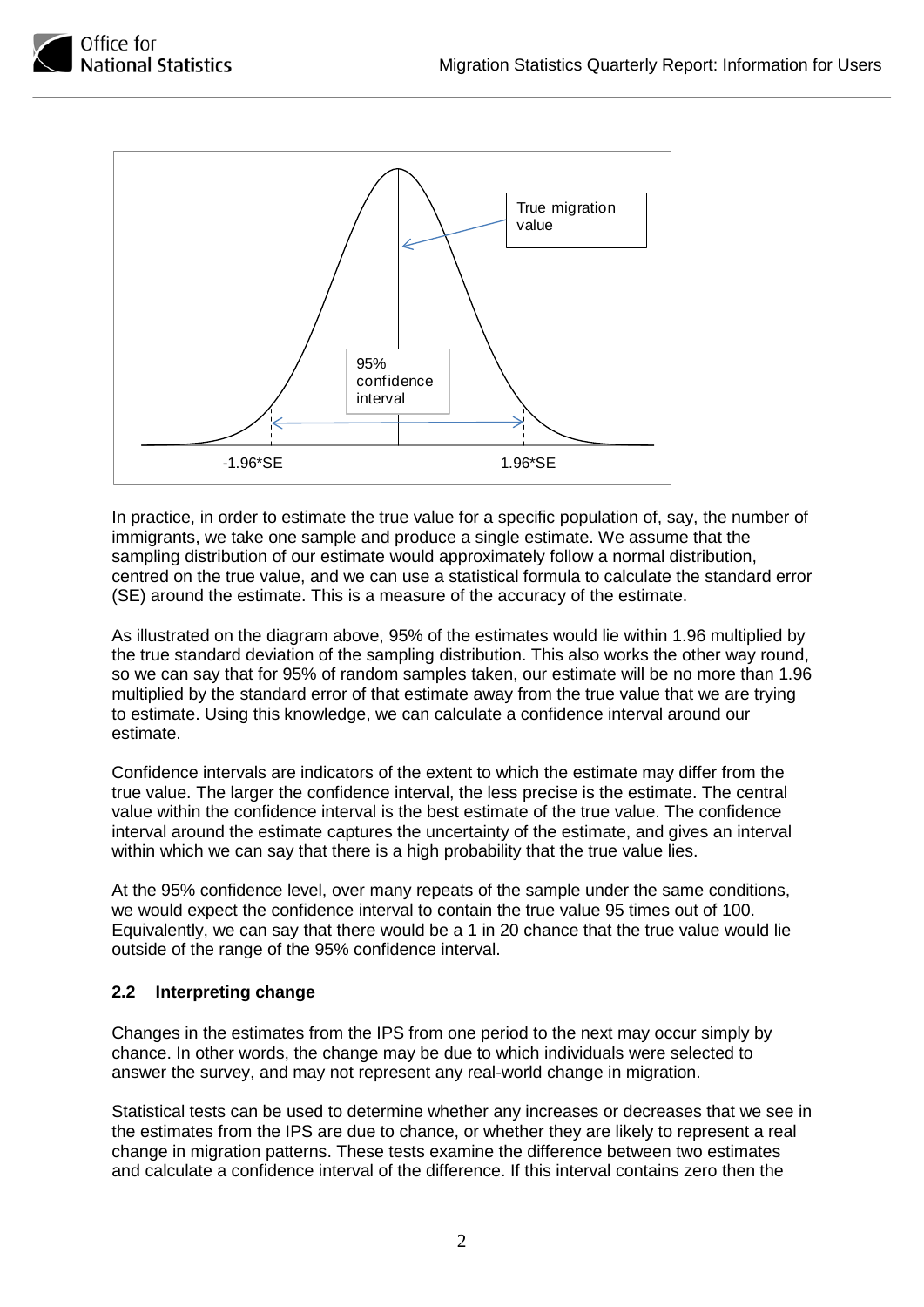

difference is not statistically significant. If the tests show that the changes are unlikely to have occurred through chance alone, and are likely to reflect a real change, then the change is described as being statistically significant. The usual standard is to carry out these tests at the 5% level of statistical significance. This means that we would expect only 1 out of 20 statistically significant differences to have occurred purely by chance.

Users will observe that the confidence intervals become larger for more detailed estimates (such as citizenship by reason for migrating). This is because the number of people in the sample who have these specific characteristics (such as EU8 citizens arriving to study in the UK) is smaller than the number of people sampled within a category at a higher level (such as the number of total EU citizens arriving to study in the UK). Therefore users of migration statistics are advised to use the highest level break down of data where possible.

When using estimates of detailed characteristics, users are advised to be cautious about drawing conclusions regarding changes in figures from one time period to the next. To assist with this, shading has been applied to cells within the published tables to indicate where a change is statistically significant from the previous year. This means that the change is likely to reflect a real change in migration patterns rather than occurring as a result of the sampled passengers being different in characteristics by chance.

Long-Term International Migration (LTIM) estimates are calculated from IPS estimates with additional data to account for flows of asylum seekers, non-asylum enforced removals, flows from Northern Ireland and visitor and migrant switchers. LTIM estimates are shown with the confidence intervals for the IPS component of the estimate in order to give users an indication of the robustness of the estimate. Similarly the uncertainty associated with the IPS component of the estimate is used to calculate statistically significant changes in the LTIM estimates. However, when interpreting these confidence intervals and statistically significant changes, users should be aware that there is no method for quantifying the error associated with the non-survey components of LTIM, which is unlikely to be random.

### **2.3 Revisions to net migration estimates**

In April 2014, we published a [report](http://www.ons.gov.uk/ons/rel/migration1/long-term-international-migration/quality-of-long-term-international-migration-estimates-from-2001-to-2011/sty-quality-of-ltim.html) on the quality of LTIM from 2001 to 2011. This review found that prior to improvements on the IPS in 2009, net international migration was likely to have been underestimated during the middle part of the decade. Net migration estimates for 2001 to 2011 have been revised, and [guidance](http://www.ons.gov.uk/ons/guide-method/method-quality/specific/population-and-migration/international-migration-methodology/guidance-note-for-net-international-migration-revisions.pdf) to users on interpreting these revised estimates alongside published LTIM estimates has been published.

## **3. Understanding provisional and final estimates of long-term international migration**

The estimates presented by us contain final LTIM and IPS data for all quarters to December 2014 and provisional data for March and June 2015. The final LTIM data for 2014 were released in November 2015. Final LTIM data for 2015 will be published in December 2016.

Provisional figures allow for a timely comparison of recent migration patterns on a quarterly basis. However, these are subject to change as their calculation is based upon provisional data. The final LTIM estimates are considered to provide a more reliable picture of migration and allow for annual comparisons over time.

Estimates of LTIM are about 90% based on data from the IPS, supplemented by adjustments made for asylum seekers, non-asylum enforced removals, flows from Northern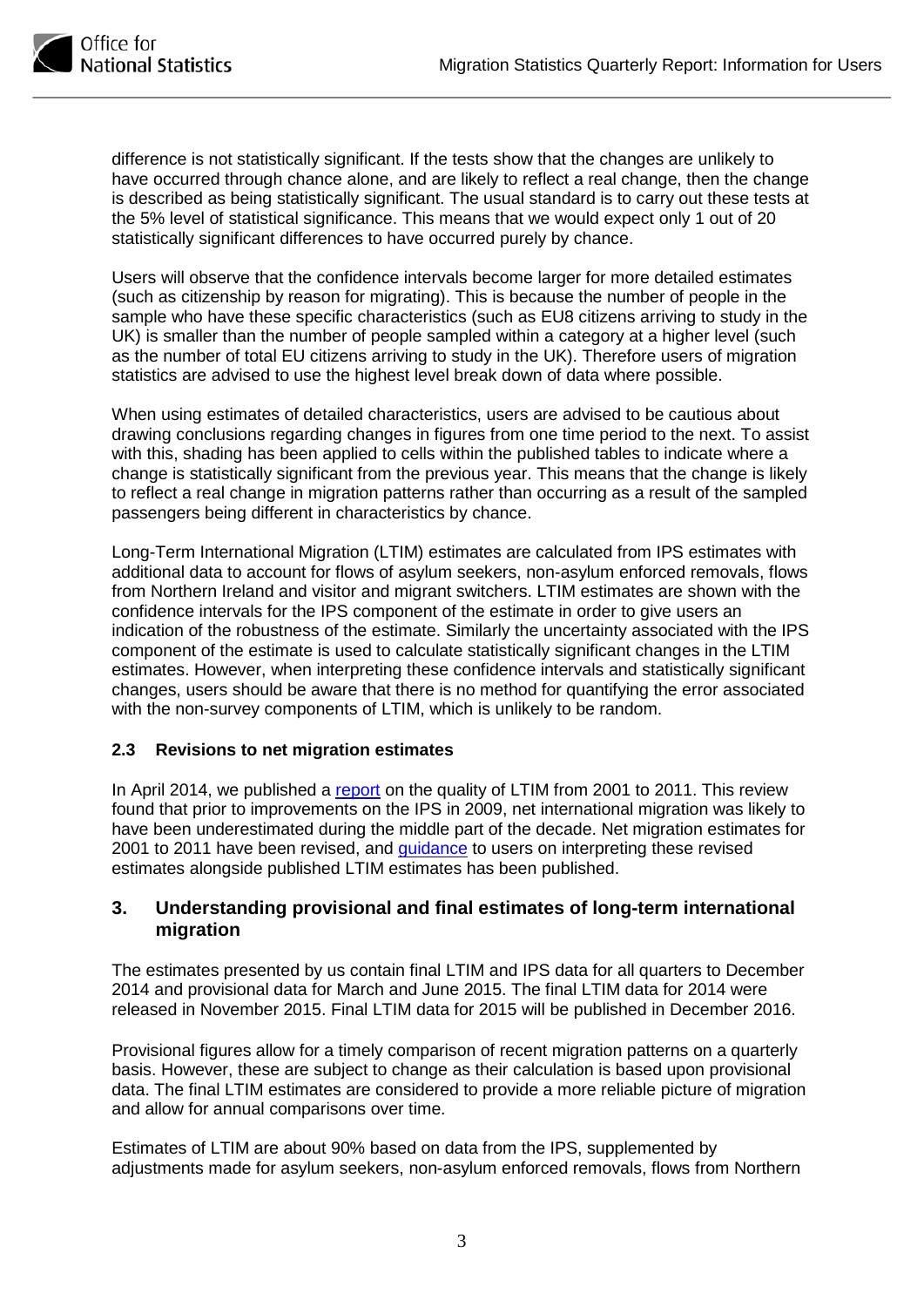

Ireland and visitor and migrant switchers. Therefore, the majority of the differences between provisional and final LTIM estimates can be accounted for by the replacement of provisional IPS data with final IPS data. Nonetheless, the differences between overall provisional and final estimates of long-term international migration from the IPS are minimal. Table 1 shows the specific difference between provisional and final IPS data for years ending March, June, September and December 2014.

|                     | Inflows             |                  | <b>Outflows</b>   |                     |                  |                   |
|---------------------|---------------------|------------------|-------------------|---------------------|------------------|-------------------|
| <b>Rolling Year</b> | Provisional         | <b>Final IPS</b> | Percentage        | Provisional         | <b>Final IPS</b> | Percentage        |
| Ending              | <b>IPS</b> estimate | estimate         | <b>Difference</b> | <b>IPS</b> estimate | estimate         | <b>Difference</b> |
| March 2014          | 519,000             | 510,000          | $-1.7$            | 297,000             | 294,000          | $-1.0$            |
| <b>June 2014</b>    | 539,000             | 530,000          | $-1.7$            | 303,000             | 299,000          | $-1.3$            |
| September<br>2014   | 578,000             | 569,000          | $-1.6$            | 305,000             | 302,000          | $-1.0$            |
| December<br>2014    | 592,000             | 583,000          | $-1.5$            | 300,000             | 297,000          | $-1.0$            |

### **Table 1: Percentage differences between provisional and final IPS estimates**

Source: Office for National Statistics – International Passenger Survey

Once the final IPS data are incorporated in the LTIM estimates, final data for asylum seeker flows, non-asylum enforced removals and flows from Northern Ireland are incorporated to produce the final LTIM estimates. These adjustments are typically negligible. For example, Table 2 shows that differences are small between the provisional LTIM figures (including final IPS data) for year ending December 2014 published in May 2015, and the final LTIM figures for the same period published in November 2015.

The differences for the emigration estimates are slightly higher than for the immigration estimates, because a change has been introduced to the LTIM methodology for final 2013 estimates to include an additional small adjustment for non-asylum enforced removals (see [LTIM Methodology](http://www.ons.gov.uk/ons/guide-method/method-quality/specific/population-and-migration/international-migration-methodology/long-term-international-migration-estimates-methodology.pdf) document). This adjustment will appear in all provisional and final estimates from 2013 onwards.

| Table 2: Percentage differences between provisional LTIM estimates (including final |
|-------------------------------------------------------------------------------------|
| IPS data) and final LTIM estimates                                                  |

|                                      |                                                               | <b>Inflows</b>                   |                                 |                                                                      | <b>Outflows</b>                  |                                 |
|--------------------------------------|---------------------------------------------------------------|----------------------------------|---------------------------------|----------------------------------------------------------------------|----------------------------------|---------------------------------|
| <b>Rolling Year</b><br><b>Ending</b> | Provisional<br>LTIM estimate<br>(including final<br>IPS data) | Final<br><b>LTIM</b><br>estimate | Percentage<br><b>Difference</b> | Provisional<br><b>LTIM</b> estimate<br>(including final<br>IPS data) | Final<br><b>LTIM</b><br>estimate | Percentage<br><b>Difference</b> |
| March 2014                           | 552,000                                                       | 552,000                          |                                 | 316,000                                                              | 316,000                          | 0                               |
| <b>June 2014</b>                     | 575,000                                                       | 574,000                          | $-0.2$                          | 320,000                                                              | 320,000                          | 0                               |
| September 2014                       | 615,000                                                       | 615,000                          | $\Omega$                        | 324,000                                                              | 323,000                          | $-0.3$                          |
| December 2014                        | 632,000                                                       | 632,000                          | $\Omega$                        | 320,000                                                              | 319,000                          | $-0.3$                          |

Source: Office for National Statistics – Long-Term International Migration

The figures for LTIM published in this edition of the MSQR are final for estimates up to the year ending December 2014, and provisional for the years ending March and June 2015.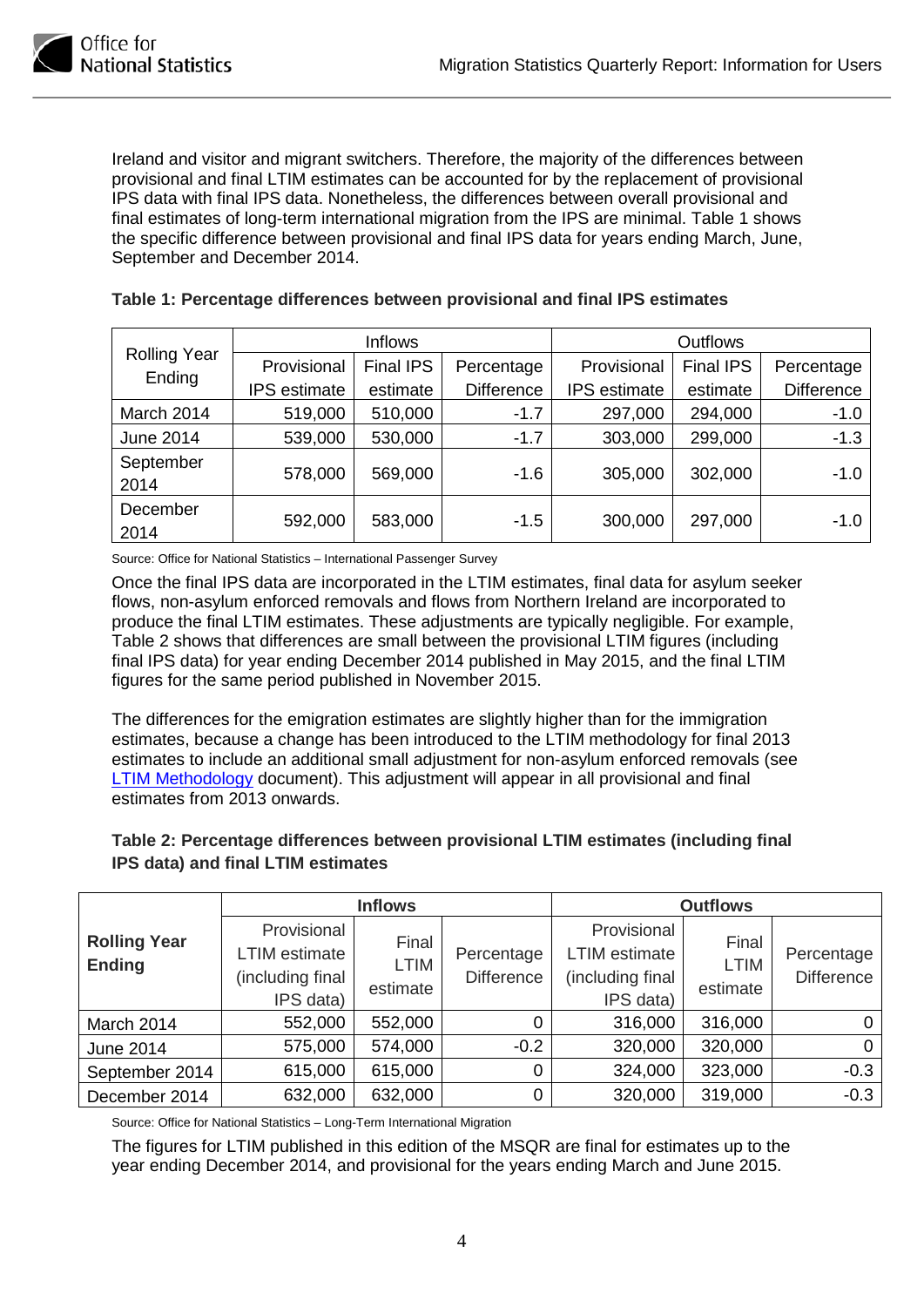

## **4. Interpreting migration data sources**

There is a range of different data sources used in the MSQR and it is important to understand what each source relates to and the ways in which it may be interpreted.

#### **4.1 Classes of migration information**

There are three broad classes of international migration information in the MSQR: flows, registrations and stocks.

- a) Flows. These are direct measures of migration that is how many people are moving from one place to another. Information on international flows is available in two ONS datasets: Long-Term International Migration (LTIM) and International Passenger Survey (IPS) estimates of long-term international migration. IPS data are available in further detail than LTIM data. Note that both these datasets only consider migrants who stated that they were intending to stay in or be absent from the UK for a period of at least 12 months.
- b) Registrations. These are measures of the number of people applying for and/or being granted permission to work or stay in the UK, including Department for Work and Pensions (DWP) information on National Insurance number (NINo) allocations to adult overseas nationals, and the Home Office's data on visas, asylum and grants of settlement.
- c) Stocks. These are measures of numbers of people resident in the UK. Stocks information is available in ONS's and National Records of Scotland's (NRS's) data on population by country of birth and nationality. Stocks data are published annually in August and are included in the August MSQR.

#### **4.2 Comparing International Passenger Survey (IPS) estimates with Long-Term International Migration estimates**

The provisional quarterly LTIM estimates, which were introduced to the MSQR in August 2010, can be compared directly with the annual LTIM estimates published each November. For data published from February 2012 onwards, provisional LTIM figures are available in two tables for citizenship and main reason for migration.

The most timely cross-tabulated data are still the provisional IPS estimates. The IPS table 'citizenship by main reason for migration' provides valuable information about migration patterns into and out of the UK, but this level of detail is not available for the additional adjustments that are applied to LTIM estimates. Particular care is needed when comparing these with Long-Term International Migration (LTIM).

The IPS is the main component of LTIM but does not take into account adjustments for:

- people whose length of stay changes from their original intentions,
- additional information on international migration to and from Northern Ireland
- asylum seekers, and
- non-asylum enforced removals.

The IPS is supplemented by these adjustments, resulting in LTIM estimates.

#### **4.3 Comparing flows, registrations and stocks data**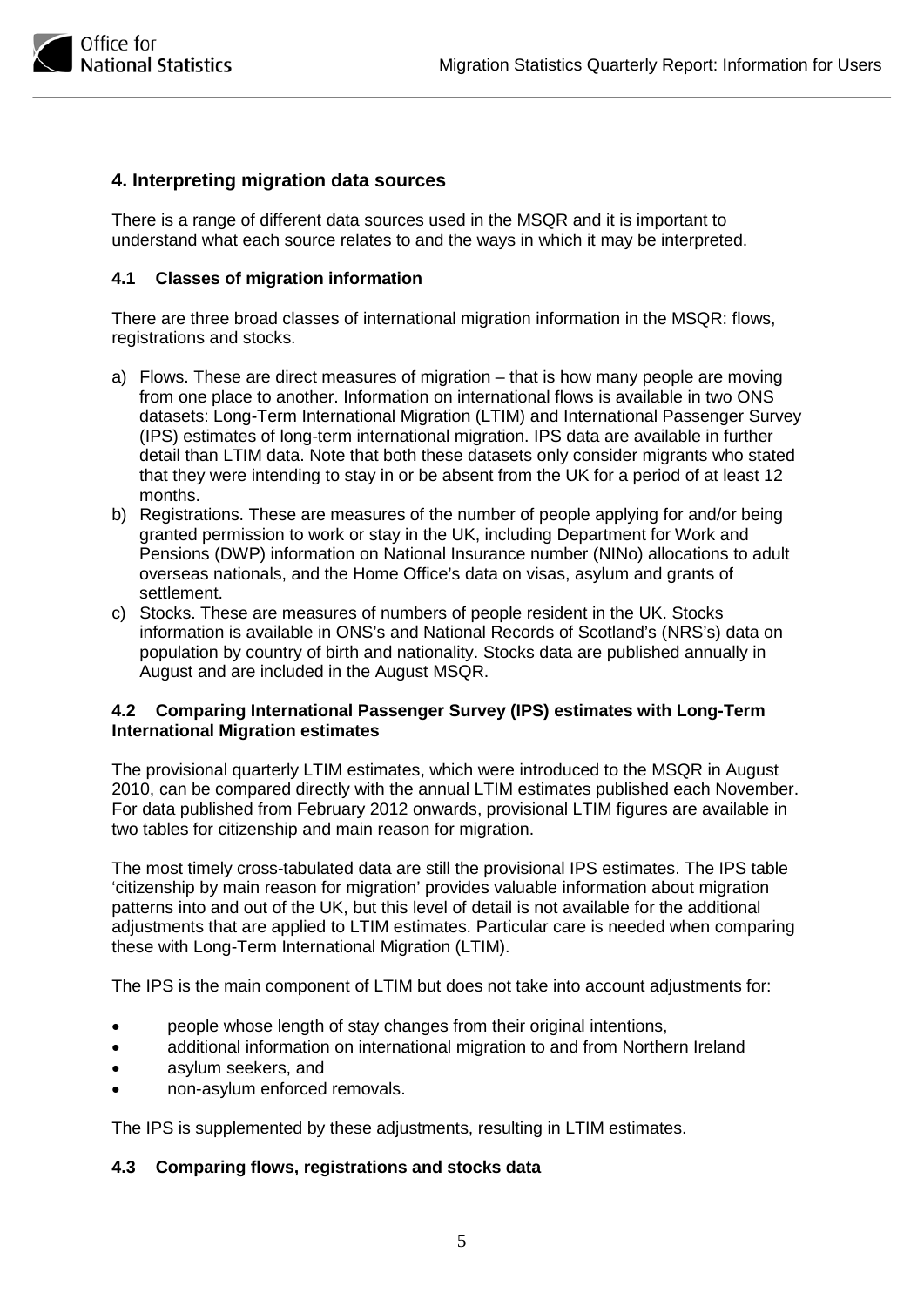

Flows measure all people who state their intention to move for 12 months or more. However, stocks are based on the resident population and are measured from the Annual Population Survey, which covers households only and not residents living in communal establishments.

Data on flows, registrations and stocks may display apparently contradictory trends.

For example, it may be that the LTIM data indicate steady numbers of immigrants, but the NINo statistics show an increased number of successful registrations. However, the LTIM data describe people stating an intention to stay at least a year, whereas the NINo statistics include people who came to work in the UK for a short period of time (for example for a summer job) and then left again. In addition, NINo allocations do not necessarily reflect a recent move to the UK at all, as an overseas national may already have been in the UK for several years (for example as a student or a dependent) before they decide to seek employment.

Alternatively, the LTIM inflows and registrations data may suggest downward trends while the stock of people born outside the UK has gone up. This can be explained by a situation as follows. Assume a starting point of 0 people from a particular country of birth in the UK. If 100,000 such people enter the UK in the first year (and all stay) but in the next year the inflow halves so only 50,000 enter (and all stay), the total stock would have risen to 150,000.

In other words, stocks of people born outside the UK can continue to rise despite reduced inflows, and only go down if the combined totals of emigration and deaths exceed immigration.

### **4.4 Stocks data by country of birth and nationality**

The population by country of birth and nationality data have a link with migration but are only partly influenced by current migration trends.

People born overseas include recent migrants but also people who have lived in the UK for decades, many of whom now have British nationality. There are also people who were born overseas but have always been British nationals – for example, the children of armed forces personnel who were living abroad at the time of the birth.

Similarly, people of non-British nationality may have been in the UK for decades, or may have been born in the UK to non-British parents and have always lived in the UK.

Therefore just because someone was born abroad or is not of British nationality does not necessarily mean they are what many people would consider to be an "immigrant".

Further information on interpretation and comparison of international migration flows and stocks data sources is available in the following paper: **Estimating International Migration: An** [exploration of the definitional differences between the Labour Force Survey, Annual](http://www.ons.gov.uk/ons/rel/migration1/population-by-country-of-birth-and-nationality/sources-of-international-migration-data/differences-between-sources-of-international-migration-data.pdf)  [Population Survey, International Passenger Survey and Long-Term International Migration](http://www.ons.gov.uk/ons/rel/migration1/population-by-country-of-birth-and-nationality/sources-of-international-migration-data/differences-between-sources-of-international-migration-data.pdf)

## **5. Comparing migration data sources**

Our quarterly publication, the Migration Statistics Quarterly Report (MSQR) describes a range of data sources which reflect different aspects of migration. Figure 1 draws four key sources of quarterly immigration data together, using an example of data published in February 2014.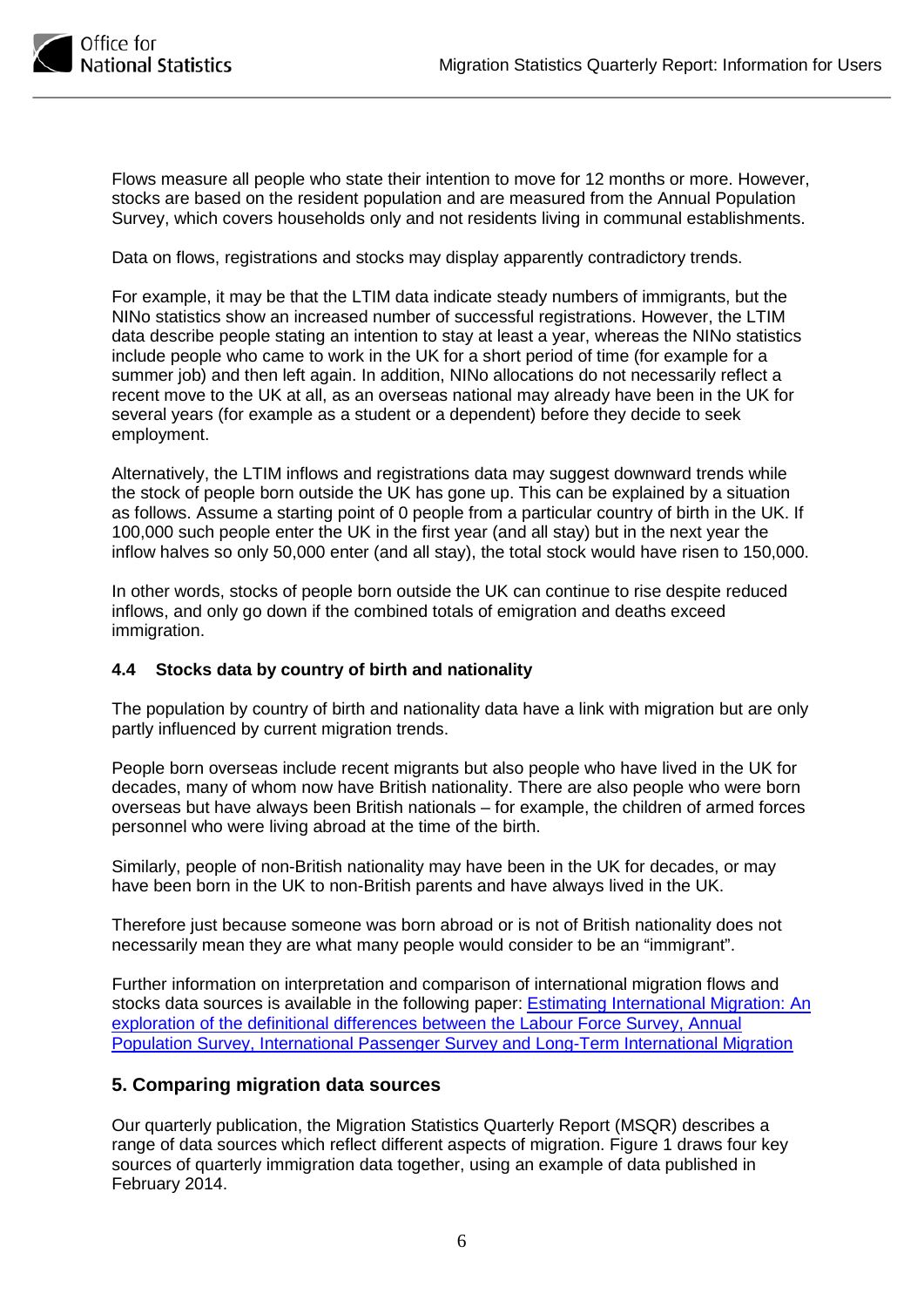



## **Figure 1: Measures of immigration to the UK, 2002 to 2013**

Sources: ONS, Home Office, DWP Notes:

- 1. Up to YE Dec 09 the line for total long-term international migration values is derived from biannual data (YE Jun and YE Dec) only.
- 2. All statistics in this graph are National Statistics.

The different sources of migrant statistics (Figure 2) provide a useful comparison for LTIM, however they cover different groups of people and so differences between them are to be expected. This Venn diagram shows the main similarities and differences between the three data sources.

There are exceptions to these main differences, mainly concerning small groups of migrants. These are detailed in Table 3.

The Venn diagram compares sources within the 12 month reference period. When comparing LTIM with other sources it must be noted that, particularly with NINos, migrants may not be captured in the comparison source in the LTIM reference period,

For example, a migrant may have arrived in September 2013 and been counted as a migrant by LTIM. They register for a NINo in November 2014, and so were not counted in NINo registrations until the following year.

## **Figure 2: Comparison of coverage of MSQR data sources**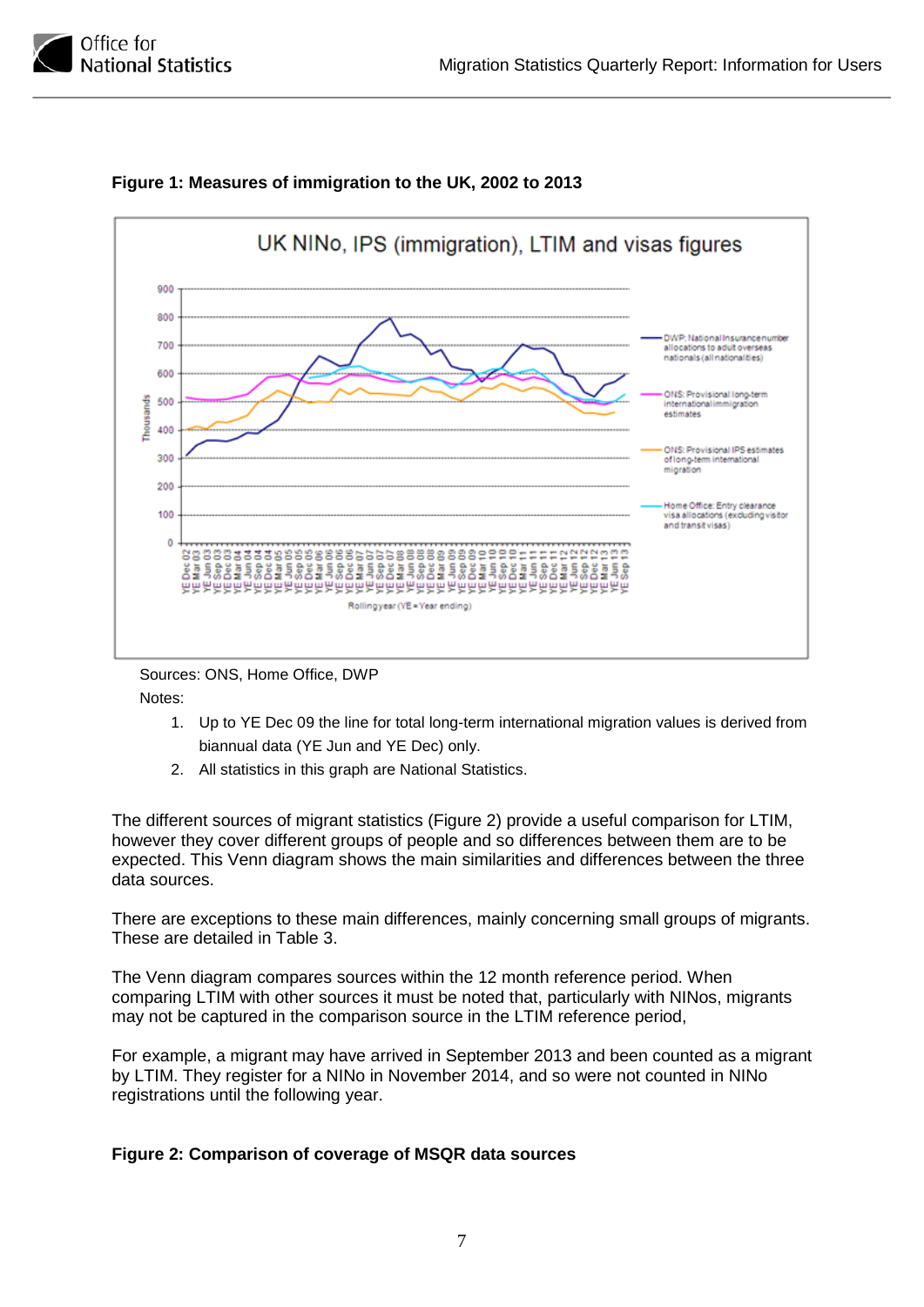



- "European" Includes migrants from European Economic Area (EEA) countries and Switzerland. LTIM records main reason for migrating but not all reasons, for example someone arriving as a student could go on to apply for a NINo in order to do some part-time work. In this example, LTIM would record a student and the student would also be counted in NINo registrations.
	- \*\* Visas excluding visas for visit or transit.

#### **Table 3: Detailed explanation of data sources:**

This table shows which data sources cover which group of migrants.

|                                        | <b>LTIM</b>                                                                                                                                   | <b>Visa</b>                                                        | <b>NINO</b>                                 |
|----------------------------------------|-----------------------------------------------------------------------------------------------------------------------------------------------|--------------------------------------------------------------------|---------------------------------------------|
| Long-term<br>international<br>migrants | Counted on the basis that<br>they intend to stay for 12<br>months or more.<br>Adjustment is made for<br>those who changed their<br>intention. | Those who require a<br>visa (ie non<br>EEA/Swiss) are<br>included. | Those who register<br>to work are included. |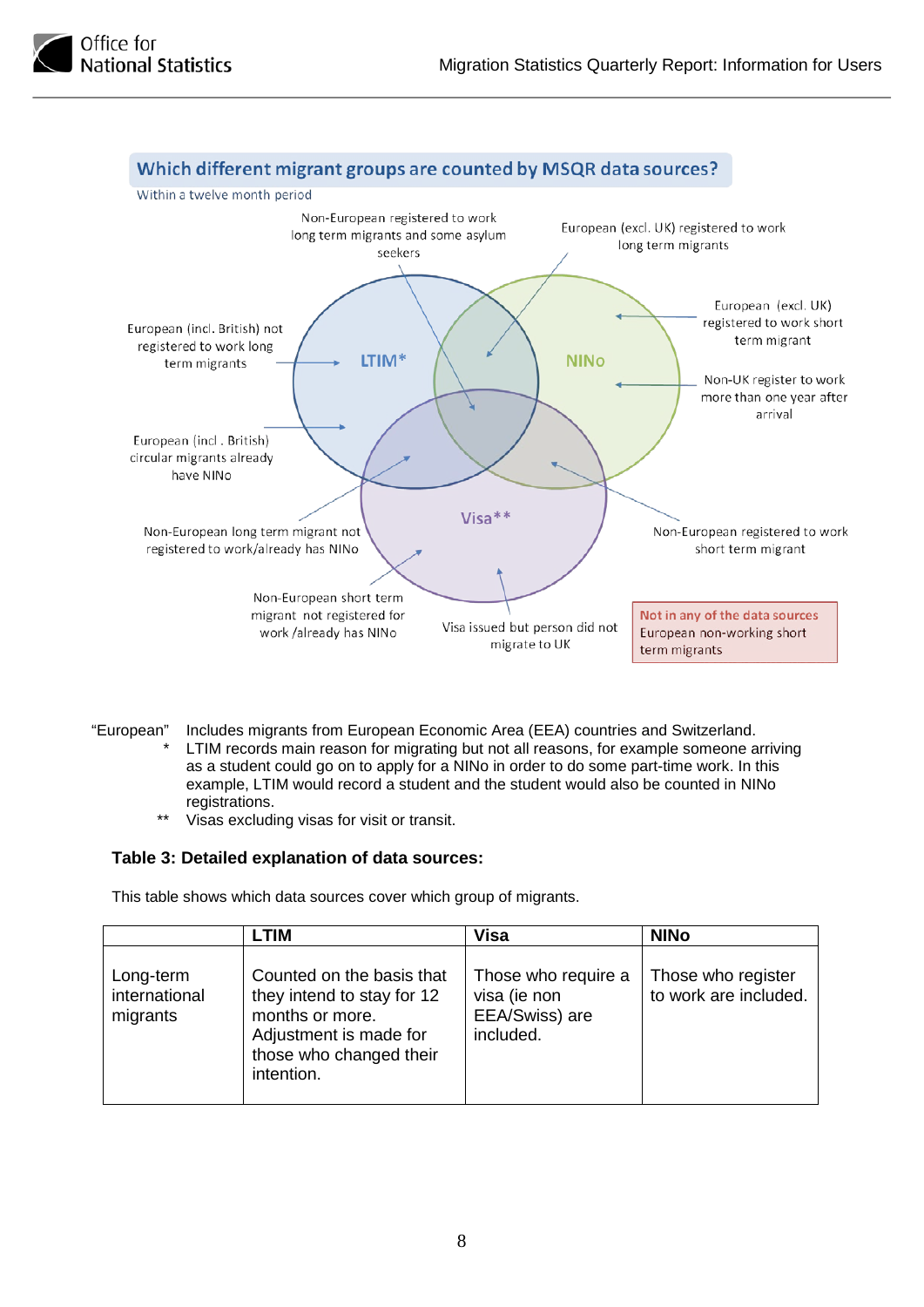

| Short-term<br>international<br>migrants | Not included.                                                                                                           | Those that require a<br>visa (ie non-<br>EEA/Swiss) are<br>included.                       | Those who register<br>to work are included.                                                                                                                                                                                                                                                                                                                  |
|-----------------------------------------|-------------------------------------------------------------------------------------------------------------------------|--------------------------------------------------------------------------------------------|--------------------------------------------------------------------------------------------------------------------------------------------------------------------------------------------------------------------------------------------------------------------------------------------------------------------------------------------------------------|
| Asylum seekers<br>(AS)                  | Captured in HO data.<br>Since November 2014,<br>LTIM estimates also take<br>account of non-asylum<br>enforced removals. | May capture<br>someone who<br>arrives with a visa<br>and later goes on to<br>claim asylum. | If asylum is granted<br>within a year of<br>arrival, AS may be<br>captured in NINo<br>records for the<br>reference year. If<br>asylum is granted<br>after a year (or<br>application takes<br>more than a year,<br>which allows AS to<br>work before being<br>granted asylum) AS<br>will be captured in<br>NINo records but<br>outside the<br>reference year. |
| Applied for visa<br>but didn't travel   | Not included.                                                                                                           | Included, although<br>very small numbers.                                                  | Not included.                                                                                                                                                                                                                                                                                                                                                |

## Summary of datasets used in Migration Statistics Quarterly Report

| <b>Dataset</b>    | <b>Provisional Long-Term International Migration (LTIM)</b>                                                                                                                                                                                                                                                                                                                                                              |
|-------------------|--------------------------------------------------------------------------------------------------------------------------------------------------------------------------------------------------------------------------------------------------------------------------------------------------------------------------------------------------------------------------------------------------------------------------|
| Data category     | <b>Flows</b>                                                                                                                                                                                                                                                                                                                                                                                                             |
| Producer          | <b>ONS</b>                                                                                                                                                                                                                                                                                                                                                                                                               |
| Release frequency | Provisional rolling annual estimates are released quarterly – they<br>were first published in August 2010 and include overall immigration,<br>emigration and net migration only. In February 2012 this was<br>expanded to include citizenship and main reason for migration.<br>Rolling annual data are used to ensure that estimates are sufficiently<br>robust and to smooth the seasonality of the data.              |
| Description       | Estimates of total long-term international migration to and from the<br>UK. IPS estimates (see below) are the prime source of data but they<br>are supplemented with data on asylum seekers and people whose<br>length of stay has changed from their original intentions. In addition<br>they use a different data source for figures on the number of<br>international migrants entering and leaving Northern Ireland. |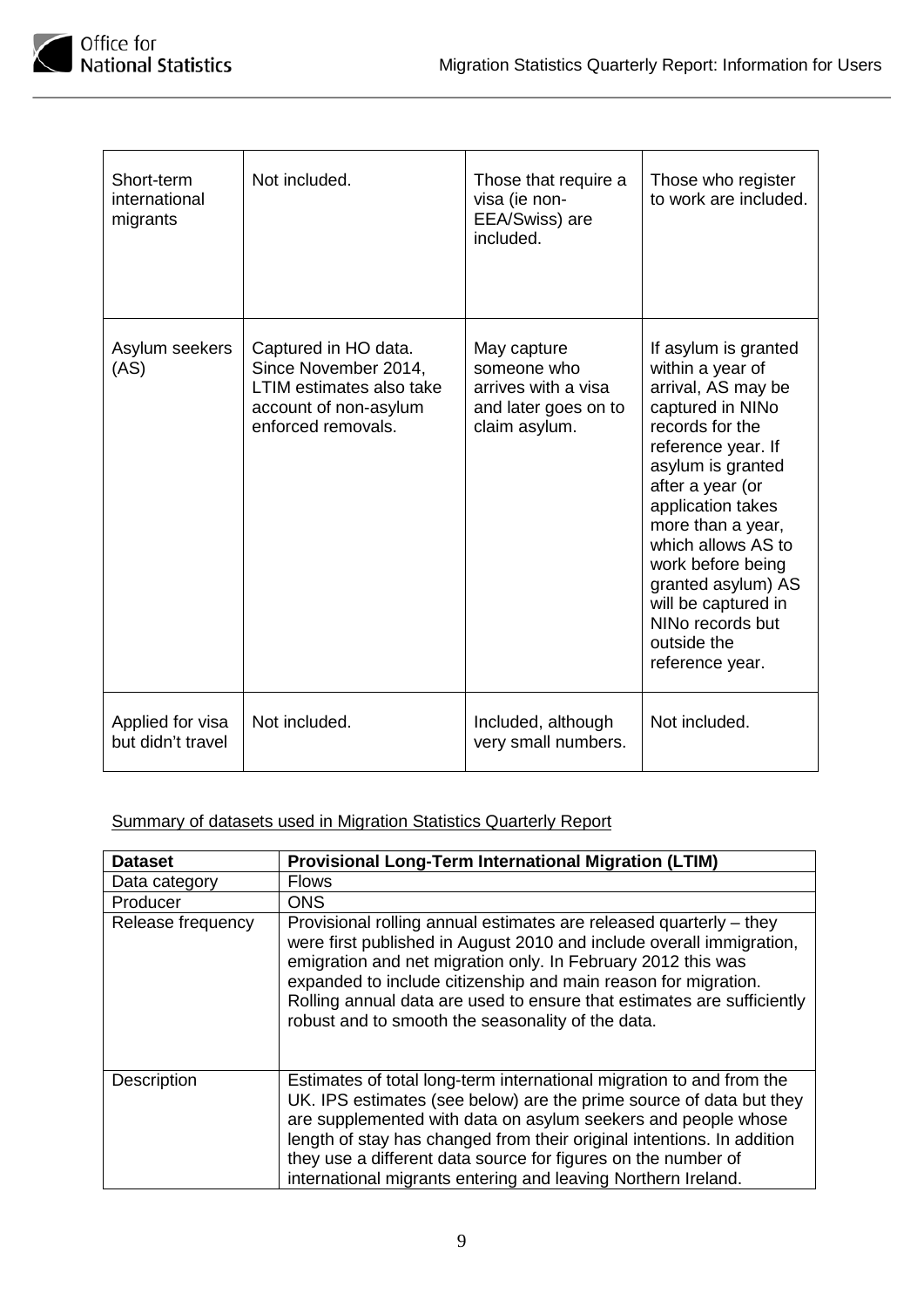

| Geographic<br>coverage                  | Figures for previous years were revised in November 2009. In<br>addition the methodology for estimating flows from 2008 onwards is<br>different to that used for earlier years. For further details please see<br>Improving estimates of international migration in Northern Ireland,<br>and between the UK and Republic of Ireland.<br><b>UK</b>                                                                          |
|-----------------------------------------|----------------------------------------------------------------------------------------------------------------------------------------------------------------------------------------------------------------------------------------------------------------------------------------------------------------------------------------------------------------------------------------------------------------------------|
| Lowest geographic<br>level              | Country / region                                                                                                                                                                                                                                                                                                                                                                                                           |
| Underlying data<br>sources              | International Passenger Survey (IPS), Labour Force Survey (LFS),<br>asylum seeker data from the Home Office, migration data from the<br>Northern Ireland Statistics and Research Agency (NISRA).                                                                                                                                                                                                                           |
| <b>Relevant definitions</b>             | Citizenship is defined according to the passport that IPS survey<br>respondents state that they hold. It does not refer to any other<br>passport(s) that migrants of multiple nationalities may hold.                                                                                                                                                                                                                      |
| Notes on quality                        | As they are based on a sample survey, IPS estimates of migration<br>are subject to sampling error. To help the interpretation of the<br>estimates we test the statistical significance (at the 5% significance<br>level) of changes in the IPS migration estimates.                                                                                                                                                        |
|                                         | LTIM figures are derived from a range of sources – survey and<br>administrative - and exact sampling errors are not available.<br>However, as the IPS estimates are the predominant component of<br>LTIM then for the MSQR we consider a change in an LTIM estimate<br>to be significant if the change for the underlying IPS estimate is<br>significant. This affects the way the estimates are described in the<br>text: |
|                                         | In cases where an LTIM estimate is not considered<br>statistically significantly different from a year earlier, we<br>indicate this.                                                                                                                                                                                                                                                                                       |
|                                         | In cases where an LTIM estimate is considered statistically<br>significantly different from a year earlier, we describe the<br>change.                                                                                                                                                                                                                                                                                     |
|                                         | Note that these comparisons are only made where an equivalent<br>LTIM value from a year earlier exists.                                                                                                                                                                                                                                                                                                                    |
|                                         | We also produce final LTIM estimates. There may be small<br>differences between the provisional and final LTIM estimates - these<br>are explained in the <b>LTIM Frequently Asked Questions and</b><br><b>Background Notes, published alongside the data.</b>                                                                                                                                                              |
| Link to product and<br>more information | LTIM Summaries and Publications and LTIM data tables (final) and<br><b>LTIM latest provisional estimates.</b>                                                                                                                                                                                                                                                                                                              |

| <b>Dataset</b> | Provisional International Passenger Survey (IPS) estimates of<br>long-term international migration |
|----------------|----------------------------------------------------------------------------------------------------|
| Data category  | <b>Flows</b>                                                                                       |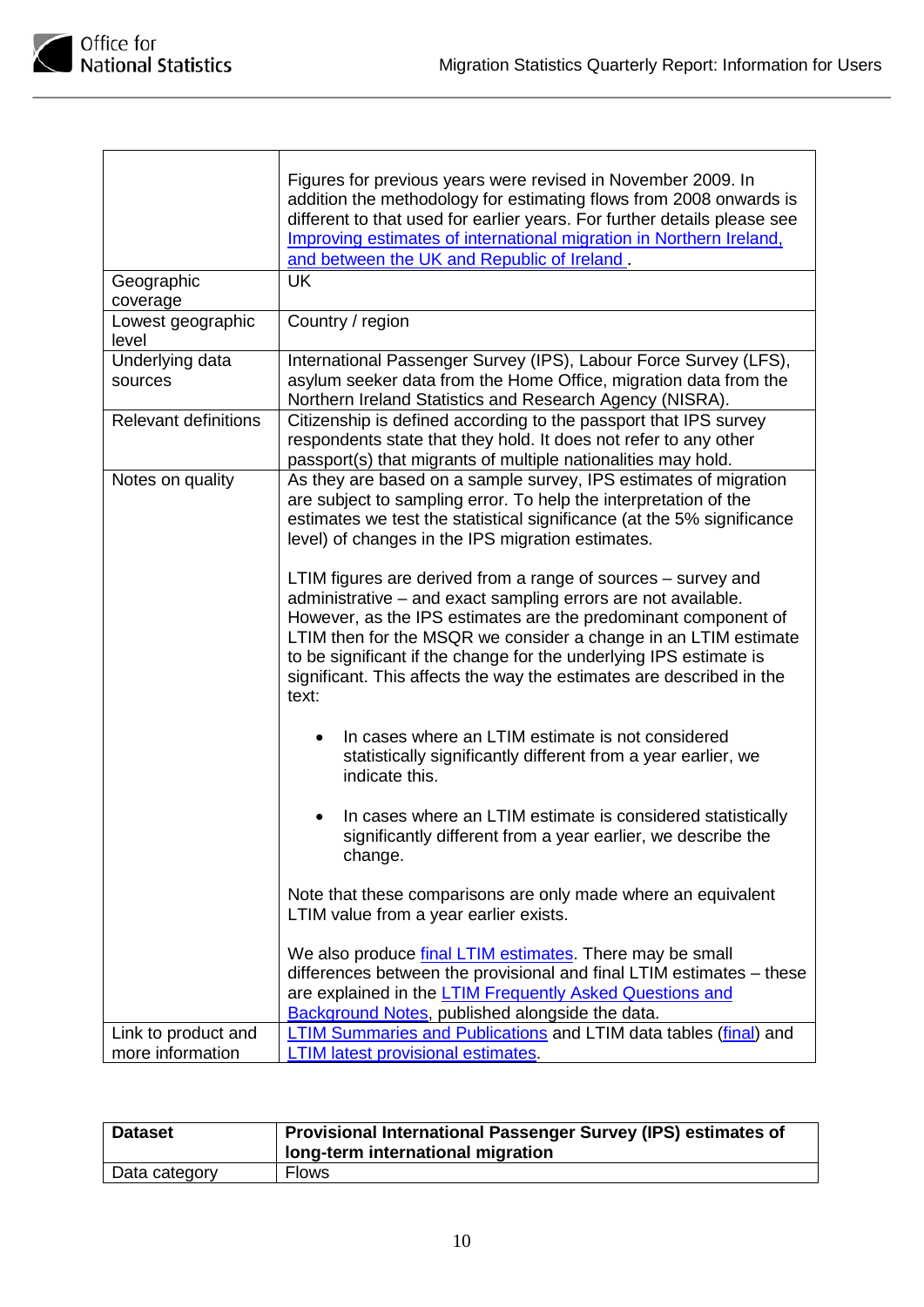

| Producer                    | <b>ONS</b>                                                                                                                                                                                                                                                                                                                                                                                                                                                                                                            |
|-----------------------------|-----------------------------------------------------------------------------------------------------------------------------------------------------------------------------------------------------------------------------------------------------------------------------------------------------------------------------------------------------------------------------------------------------------------------------------------------------------------------------------------------------------------------|
| Release frequency           | Quarterly                                                                                                                                                                                                                                                                                                                                                                                                                                                                                                             |
| Description                 | This is the IPS component of international migration, so not the total<br>picture - see notes on quality.                                                                                                                                                                                                                                                                                                                                                                                                             |
|                             | Provisional rolling annual IPS estimates of international migration<br>inflows, outflows and net flows are released quarterly, and are broken<br>down by citizenship (covered in the MSQR) and reason for migration.<br>Following a consultation held in 2014, from February 2015 the<br>quarterly estimates have been produced on both old and new country<br>groupings. These new country groupings are published for IPS<br>estimates only (not LTIM).                                                             |
|                             | ONS also produces <i>final IPS</i> estimates, which are used in the final<br>Long-Term International Migration data. There may be small<br>differences between the provisional and final IPS estimates - these<br>are explained in the <b>LTIM Frequently Asked Questions and</b><br>Background Notes, published alongside the data. Final IPS tables on<br>citizenship, country of birth and country of last or next residence were<br>produced for the first time on the new country groupings in November<br>2014. |
| Geographic<br>coverage      | <b>UK</b>                                                                                                                                                                                                                                                                                                                                                                                                                                                                                                             |
| Lowest geographic<br>level  | <b>UK</b>                                                                                                                                                                                                                                                                                                                                                                                                                                                                                                             |
| Underlying data<br>sources  | <b>IPS</b>                                                                                                                                                                                                                                                                                                                                                                                                                                                                                                            |
| <b>Relevant definitions</b> | Citizenship is defined according to the passport survey respondents<br>state that they hold. It does not refer to any other passport(s) that<br>migrants of multiple nationalities may hold.                                                                                                                                                                                                                                                                                                                          |
|                             | The IPS estimates are based on people moving into or out of the UK<br>for a period of at least 12 months, based on their stated intentions<br>when they are surveyed.                                                                                                                                                                                                                                                                                                                                                 |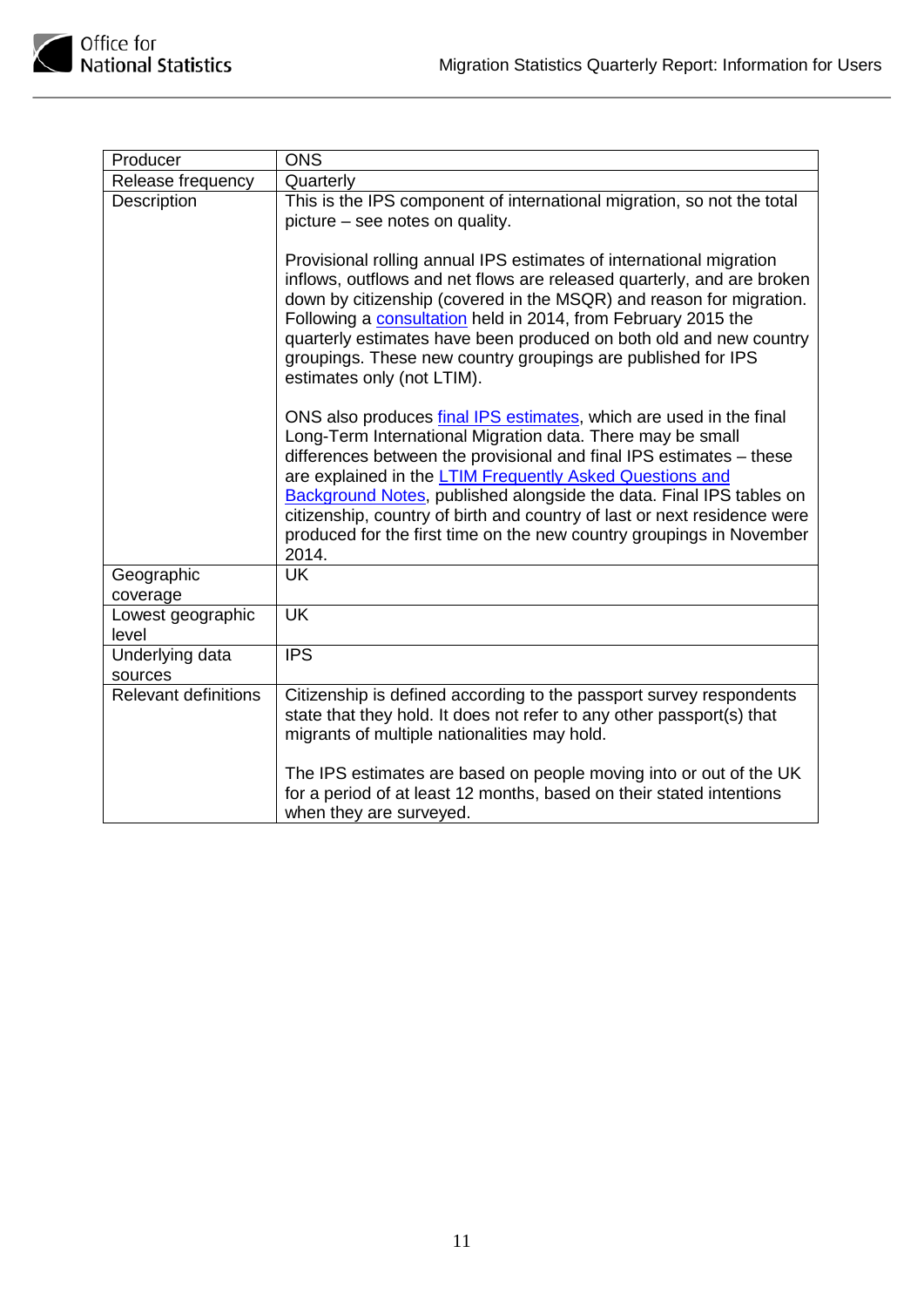| Notes on quality                        | IPS estimates are not a complete measure as they do not include<br>asylum seekers and people whose intended length of stay has<br>changed from their original intentions. Compared with the Long-Term<br>International Migration data they also use a different data source for<br>figures on the number of international migrants entering and leaving<br>Northern Ireland. |
|-----------------------------------------|------------------------------------------------------------------------------------------------------------------------------------------------------------------------------------------------------------------------------------------------------------------------------------------------------------------------------------------------------------------------------|
|                                         | As they are based on a sample survey, IPS estimates of migration<br>are subject to sampling error. To help the interpretation of the<br>estimates we test the statistical significance (at the 5% significance<br>level) of changes in the IPS migration estimates. This affects the way<br>the estimates are described in the MSQR:                                         |
|                                         | In cases where an IPS estimate is not statistically significantly<br>$\bullet$<br>different from a year earlier, we usually indicate this.<br>However, in cases where the difference between the two<br>estimated values is very small we may alternatively describe<br>them as "similar".                                                                                   |
|                                         | In cases where an IPS estimate is statistically significantly<br>different from a year earlier, we describe the change.                                                                                                                                                                                                                                                      |
| Link to product and<br>more information | The latest <b>IPS</b> data tables can be found alongside the LTIM tables.                                                                                                                                                                                                                                                                                                    |

| <b>Dataset</b>                           | Population by country of birth and nationality from the Annual<br><b>Population Survey (APS)</b>                                                                                                 |
|------------------------------------------|--------------------------------------------------------------------------------------------------------------------------------------------------------------------------------------------------|
| Data category                            | <b>Stocks</b>                                                                                                                                                                                    |
| Producer                                 | <b>ONS</b>                                                                                                                                                                                       |
| Release frequency                        | Annually (August)                                                                                                                                                                                |
| Description                              | Estimates of population by country of birth and nationality, based on<br>responses to the APS.                                                                                                   |
| Geographic<br>coverage                   | UK                                                                                                                                                                                               |
| Lowest geographic<br>level               | Local authority                                                                                                                                                                                  |
| Underlying data<br>sources               | <b>APS</b>                                                                                                                                                                                       |
| <b>Relevant definitions</b>              | Country of birth and nationality are as stated by the respondents to<br>the APS.                                                                                                                 |
| Notes on quality                         | APS does not sample communal establishments.                                                                                                                                                     |
|                                          | As they are based on a sample survey, APS estimates are subject to<br>sampling error. To help the interpretation of the estimates ONS<br>publishes confidence intervals alongside the estimates. |
| Links to product and<br>more information | <b>Population by Country of Birth and Nationality</b>                                                                                                                                            |
|                                          | Data for Scottish council areas, published by NRS:                                                                                                                                               |
|                                          | <b>National Records of Scotland Population by Country of Birth and</b><br><b>Nationality</b>                                                                                                     |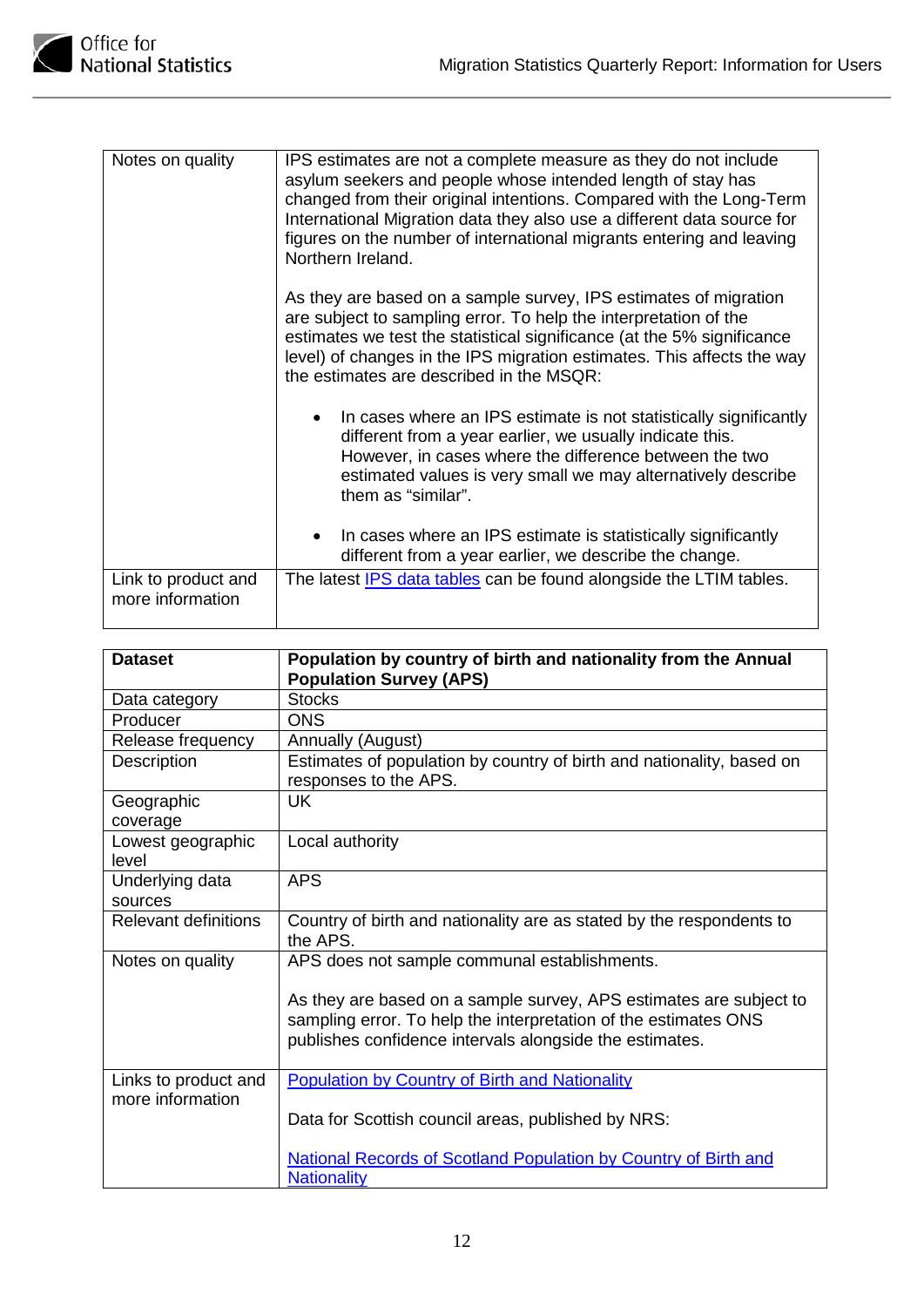

| <b>Dataset</b>                          | National Insurance numbers (NINos) allocated to adult overseas<br>nationals entering the UK                                                                                                                                                                                                                                                                         |
|-----------------------------------------|---------------------------------------------------------------------------------------------------------------------------------------------------------------------------------------------------------------------------------------------------------------------------------------------------------------------------------------------------------------------|
| Data category                           | Inflows / Registrations                                                                                                                                                                                                                                                                                                                                             |
| Producer                                | <b>DWP</b>                                                                                                                                                                                                                                                                                                                                                          |
| Release frequency                       | Quarterly                                                                                                                                                                                                                                                                                                                                                           |
| Description                             | A measure of NINos registered to adult non-UK nationals entering the<br>UK.                                                                                                                                                                                                                                                                                         |
| Geographic<br>coverage                  | UK                                                                                                                                                                                                                                                                                                                                                                  |
| Lowest geographic<br>level              | Local authority                                                                                                                                                                                                                                                                                                                                                     |
| Underlying data<br>sources              | National Insurance Registration System (NIRS)                                                                                                                                                                                                                                                                                                                       |
| <b>Relevant definitions</b>             | NINos are required by non-UK nationals for employment (including<br>self-employment), benefit and tax credit purposes in the UK                                                                                                                                                                                                                                     |
| Notes on quality                        | Comprehensive measure of adult overseas nationals entering the UK<br>and registering for a NINo irrespective of length of stay. The series<br>includes short-term migrants but excludes migrants who do not<br>register for a NINo (such as those studying, or dependants).<br>The statistics refer to date of NINo registration, not date of arrival in<br>the UK. |
| Link to product and<br>more information | <b>National Insurance Number Allocations to Adult Overseas Nationals</b><br>entering the UK                                                                                                                                                                                                                                                                         |

| <b>Dataset</b>                          | Internal migration within the UK (previously referred to as                                                                                                                                                            |
|-----------------------------------------|------------------------------------------------------------------------------------------------------------------------------------------------------------------------------------------------------------------------|
|                                         | Internal migration by country/region for the UK). This was last                                                                                                                                                        |
|                                         | included in the MSQR in May 2012.                                                                                                                                                                                      |
| Data category                           | Flows (but note that this is internal flows only, not international flows)                                                                                                                                             |
| Producer                                | <b>ONS</b>                                                                                                                                                                                                             |
| Release frequency                       | Annual (June)                                                                                                                                                                                                          |
| Description                             | Counts of numbers of NHS patients moving between countries /<br>regions of the UK, based on data from the National Health Service<br>Central Register (NHSCR).                                                         |
| Geographic                              | <b>UK</b>                                                                                                                                                                                                              |
| coverage                                |                                                                                                                                                                                                                        |
| Lowest geographic                       | Country / Region                                                                                                                                                                                                       |
| level                                   |                                                                                                                                                                                                                        |
| Underlying data                         | <b>NHSCR</b>                                                                                                                                                                                                           |
| sources                                 |                                                                                                                                                                                                                        |
| <b>Relevant definitions</b>             |                                                                                                                                                                                                                        |
| Notes on quality                        | This source is an indicator of movements around the UK but is not a<br>comprehensive measure of migration, as people may not notify the<br>NHS when they change address, or may not be registered with a GP<br>at all. |
|                                         | The data indicate movements between countries/regions, but not the<br>number of moves within each country/region.                                                                                                      |
| Link to product and<br>more information | <b>Migration within the UK</b>                                                                                                                                                                                         |